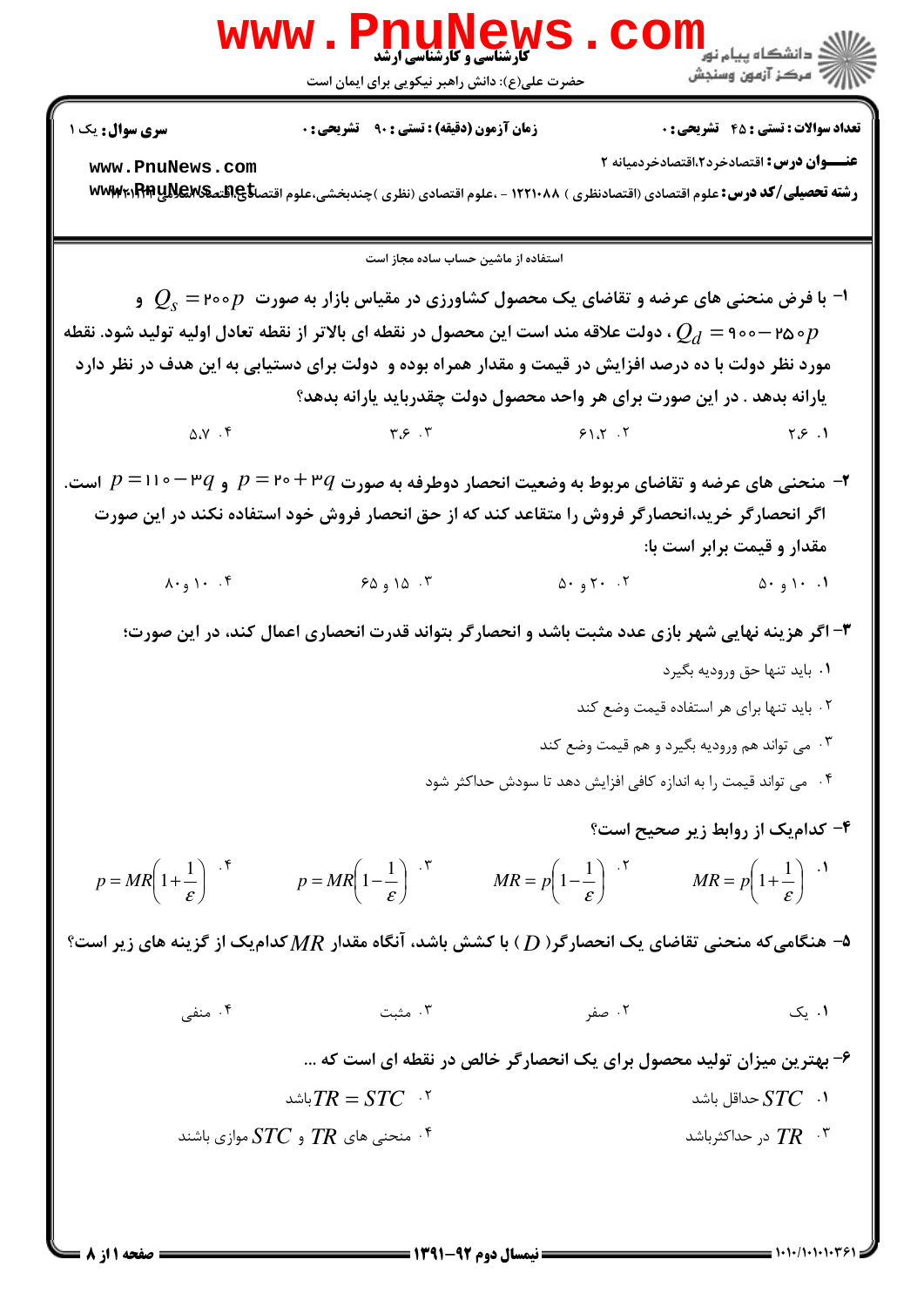## $\overline{\text{com}}$ ; دانشگاه پیام نور WWW.PnuNews

حضرت علی(ع): دانش راهبر نیکویی برای ایمان است

**تعداد سوالات : تستي : 45 ٪ تشريحي : 0** 

الآرآ مركز آزمون وسنجش

**زمان آزمون (دقیقه) : تستی : ۹۰ تشریحی: 0** 

**سری سوال :** ۱ یک

عنــوان درس: اقتصادخرد2،اقتصادخردمیانه ٢ www.PnuNews.com رشته تحصیلی/کد درس: علوم اقتصادی (اقتصادنظری ) ۱۲۲۱۰۸۸ - ،علوم اقتصادی (نظری )چندبخشی،علوم اقتصا<del>تا</del> A ABMA و www

۷- کدامیک از گزینه های زیر صحیح است؟ ۰۱ شیب منحنی  $MR$  برابر شیب منحنی تقاضای انحصار گر است  $\cdot$ ۰۲ شیب منحنی  $MR$  برابر با نصف شیب منحنی تقاضای انحصار گر است  $\cdot$ ۰۳ شیب منحنی  $MR$  کوچکتر از شیب منحنی تقاضای انحصار گر است  $\cdot$ ۰۴ شیب منحنی  $MR$  دو برابر شیب منحنی تقاضای انحصار گر است $\cdot$ ۴ ۸– در مقایسه بازار رقابت کامل و بازار انحصار کامل کدام یک از گزینه های زیر صحیح است؟ ٠١ قيمت انحصاري كوچكتر از قيمت رقابتي بوده و اضافه رفاه مصرف كننده در بازار انحصاري كمتر است ۰۲ قیمت انحصاری بزرگتر از قیمت رقابتی بوده و اضافه رفاه مصرف کننده در بازار انحصاری بیشتر است ۰۳ قیمت انحصاری بزرگتر از قیمت رقابتی بوده و اضافه رفاه مصرف کننده در بازار انحصاری کمتر است ۰۴ قیمت انحصاری برابر با قیمت رقابتی بوده اما اضافه رفاه جامعه در بازار انحصاری بطور کلی در حال کاهش است ۹- چگونه یک انحصارگر می تواند با تبلیغات و ثابت نگه داشتن مقدار تولید قیمت را فزایش دهد؟ ٢. با كاهش كشش منحنى تقاضاى كالا ۰۱ با افزایش سهم مخارج تولیدکنندگان از کالا ۰۴ با کاهش سهم تولید کنندگان از کالا ۰۳ با جلب مشتریان از سمت رقبا به سمت خود ۱۰– اگر بنگاهی به دنبال اجرای سیاست تبعیض قیمت باشد، ولی قادر به جدا کردن بازارها از یکدیگر نباشد؛ ٢. می تواند سیاست تبعیض قیمت را اجرا کند ۰۱ قیمت در بازارها یکسان می شود ۰۴ قیمت و مقدار فروش در بازارها یکسان می شود ۰۳ مقدار فروش در بازارها یکسان می شود 11- هنگامی که بتوان بازارهای فروش با کشش های متفاوت را از هم تفکیک کرد به گونه ای که امکان آربیتراژ و فروش مجددکالا از بازاری به بازار دیگر وجود نداشته باشد؛ ۰۱ تبعیض قیمت درجه یک امکان پذیر می شود ۰۲ تبعیض قیمت درجه دو امکان پذیر می شود

۰۴ تبعیض قیمت نمی تواند بوجود بیاید ۰۳ تبعیض قیمت درجه سه امکان پذیر می شود

۱۲- هرچقدر کشش عرضه بازار بیشتر باشد؛

٠١ قدرت انحصاري انحصار گر بيشتر است ٠٢ قدرت انحصاري انحصار گر كمتر است ۰۴ قدرت رقابت بازار کمتر است ۰۳ قدرت رقابت انحصاری بیشتر است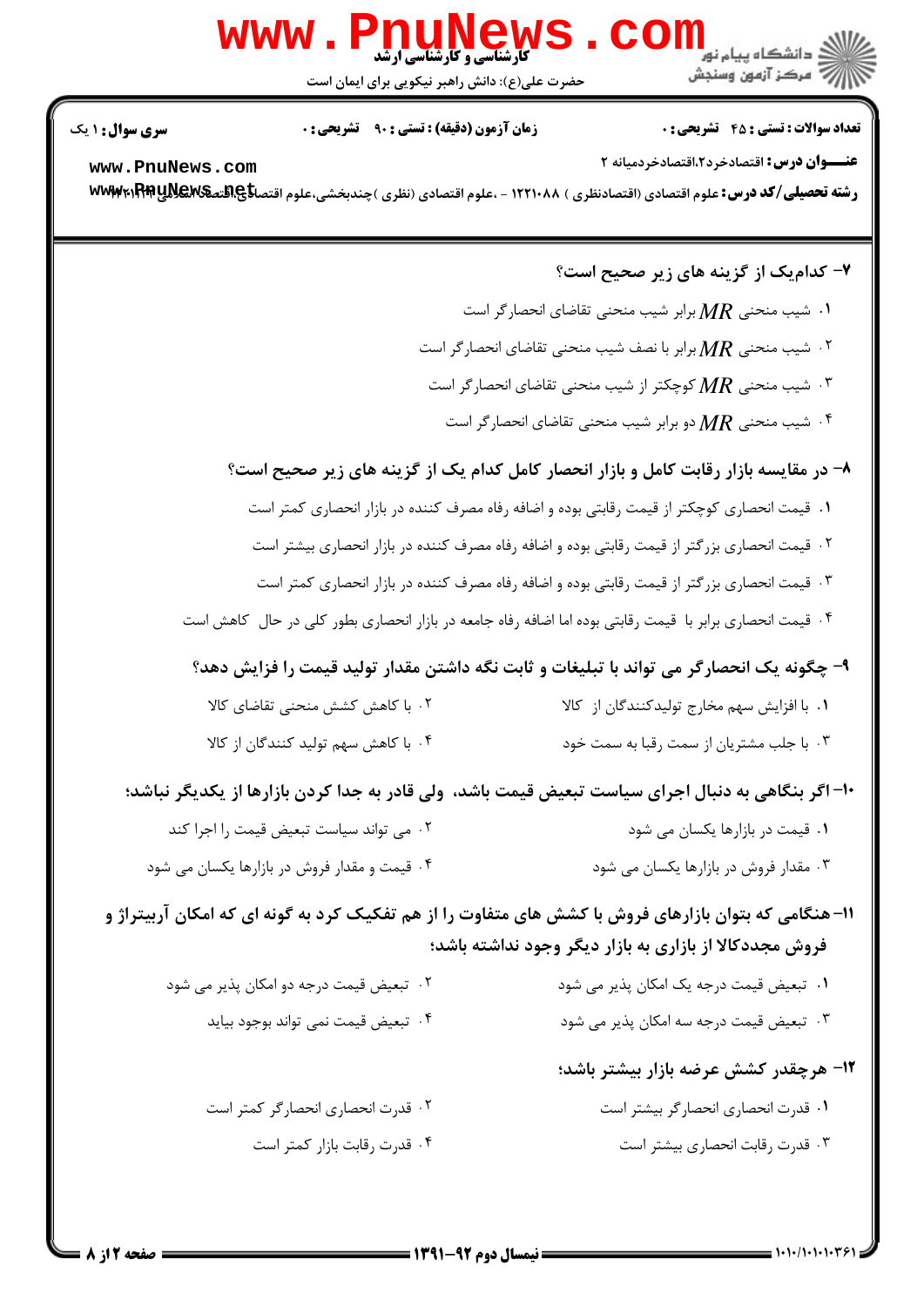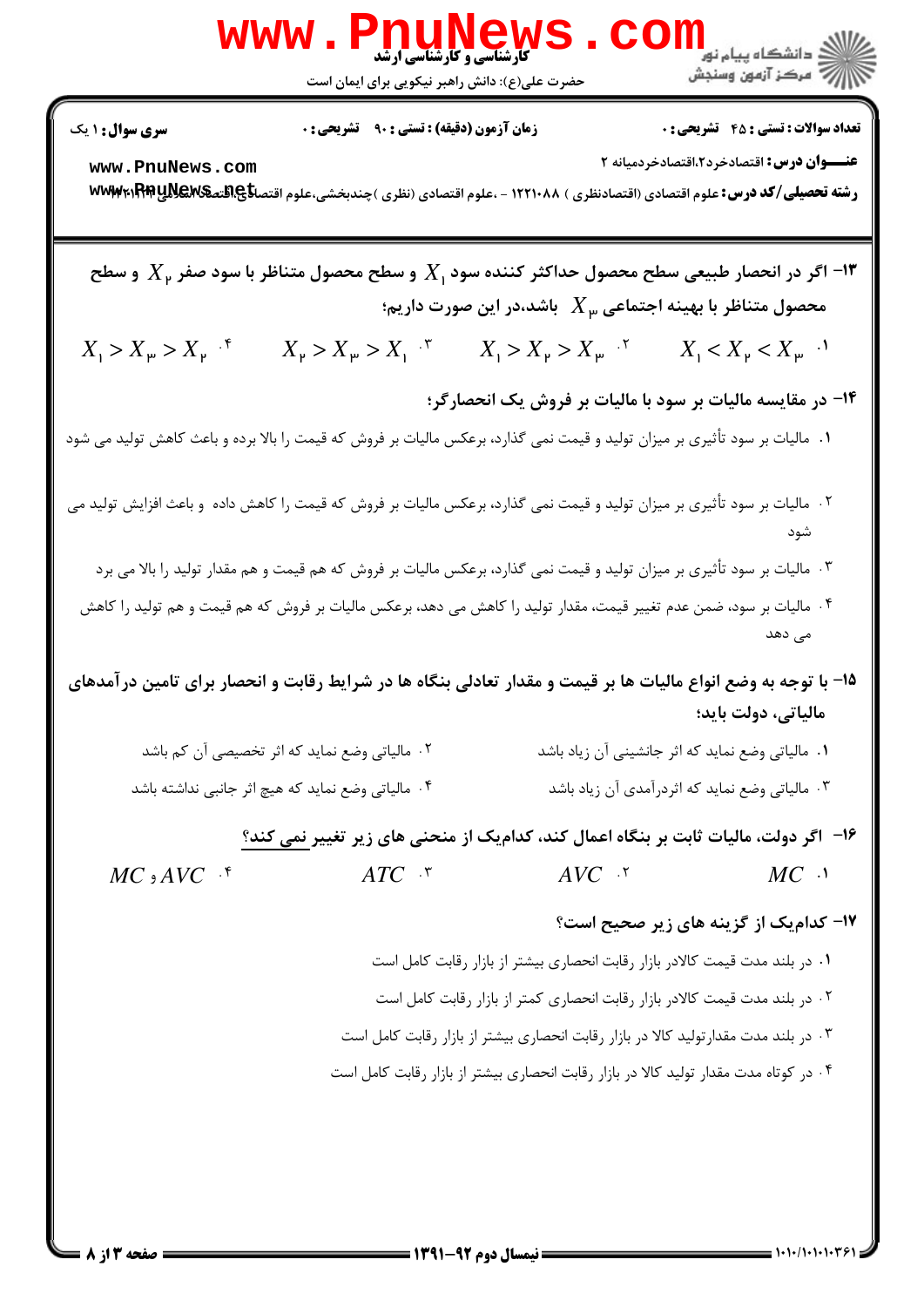| w w w                                                                                                                                                      | <b>کارشناسی و کارشناسی ارشد</b><br>حضرت علی(ع): دانش راهبر نیکویی برای ایمان است |                                                                                            | ڪ دانشڪاه پيام نور<br>ر <i>7</i> مرڪز آزمون وسنڊش                          |
|------------------------------------------------------------------------------------------------------------------------------------------------------------|----------------------------------------------------------------------------------|--------------------------------------------------------------------------------------------|----------------------------------------------------------------------------|
| <b>سری سوال : ۱ یک</b>                                                                                                                                     | <b>زمان آزمون (دقیقه) : تستی : ۹۰ قشریحی : 0</b>                                 |                                                                                            | <b>تعداد سوالات : تستي : 45 گشريحي : 0</b>                                 |
| www.PnuNews.com<br><b>رشته تحصیلی/کد درس:</b> علوم اقتصادی (اقتصادنظری ) ۱۲۲۱۰۸۸ - ،علوم اقتصادی (نظری )چندبخشی،علوم اقتصا <del>تا</del> A بهکلیل www:Prp  |                                                                                  |                                                                                            | <b>عنـــوان درس:</b> اقتصادخرد2،اقتصادخردمیانه ۲                           |
|                                                                                                                                                            |                                                                                  | ۱۸− با فرض هزینه کل بلند مدت یک بنگاه در وضعیت رقابت انحصاری به صورت                       |                                                                            |
| ه ۲ $q^{\,\texttt{F}}$ ه ۲۹/۹ $q^{\,\texttt{F}}$ ه ۱۰/۰۰ $q^{\,\texttt{F}}$ اگر همه بنگاهها قیمتشان را به صورت یکسان تعدیل کنند و منحنی $q^{\,\texttt{F}}$ |                                                                                  |                                                                                            |                                                                            |
|                                                                                                                                                            |                                                                                  | تقاضای واقعی به صورت ۳/ ۵ $P$ - ۳۰۰ باشد، کشش منحنی تقاضای تصوری در نقطه تعادل بلندمدت $q$ |                                                                            |
|                                                                                                                                                            |                                                                                  |                                                                                            | کدامیک از گزینه های زیر است؟                                               |
|                                                                                                                                                            | $-\lambda$ . $\zeta$                                                             | $- \cdot \cdot \cdot \cdot \wedge \cdot \cdot \cdot$                                       | $\cdots$ $\uparrow$ $\uparrow$ $\uparrow$ $\uparrow$ $\uparrow$ $\uparrow$ |
|                                                                                                                                                            |                                                                                  | ۱۹- رفتار بنگاه رقابت انحصاری از نظر به حداکثر رسیدن سود در کوتاه مدت شبیه                 |                                                                            |
|                                                                                                                                                            | ۰۲ انحصار کامل است                                                               |                                                                                            | ٠١. رقابت كامل است                                                         |
|                                                                                                                                                            | ۰۴ انحصار چند خریداری است                                                        |                                                                                            | ۰۳ انحصار چندفروشنده ای است                                                |
|                                                                                                                                                            |                                                                                  | <b>۲۰</b> - منحنی تقاضای یک بنگاه در حالت رقابت انحصاری،                                   |                                                                            |
|                                                                                                                                                            | ۰۲ شیب منفی و کشش کمی دارد                                                       |                                                                                            | ٠١ شيب منفى و كشش بسيار زياد دارد                                          |
|                                                                                                                                                            | ۰۴ کشش بی نهایت دارد                                                             |                                                                                            | ۰۳ افقی است                                                                |
|                                                                                                                                                            |                                                                                  |                                                                                            | <b>۳۱</b> - در بازار رقابت انحصاری،                                        |
| ۰۲ فروشندگان بسیاری کالاهای متفاوت را می فروشند                                                                                                            |                                                                                  | ۰۱ فروشندگان بسیاری کالاهای همگن را می فروشند                                              |                                                                            |
| ۰۴ فروشندگان اندکی کالاهای متفاوت را می فروشند                                                                                                             |                                                                                  | ۰۳ فروشندگان اندکی کالاهای همگن را می فروشند                                               |                                                                            |
|                                                                                                                                                            |                                                                                  | ۲۲- با ورود بنگاه های جدید به بازار، تابع تقاضای بنگاه رقابت انحصاری،                      |                                                                            |
| ۰۲ منتقل نمی شود ولی کشش آن کمتر می شود                                                                                                                    |                                                                                  |                                                                                            | ٠١. به سمت راست منتقل مي شود                                               |
|                                                                                                                                                            | ۰۴ افقی تر می شود                                                                |                                                                                            | ۰۳ عمودی تر می شود                                                         |
|                                                                                                                                                            |                                                                                  | ۲۳- وقتی یک بنگاه سود اقتصادی به دست می آورد،                                              |                                                                            |
|                                                                                                                                                            |                                                                                  |                                                                                            | ٠١ حتما بايد انحصاري باشد                                                  |
|                                                                                                                                                            |                                                                                  |                                                                                            | ۰۲ سود حسابداری منفی است                                                   |
|                                                                                                                                                            |                                                                                  |                                                                                            | ۰۳ در تعادل بلند مدت رقابتی قرار دارد                                      |
|                                                                                                                                                            |                                                                                  | ۰۴ قیمت بیشتر از هزینه متوسط کل است و هزینه متوسط کل بر اساس هزینه های فرصت محاسبه شده است |                                                                            |
|                                                                                                                                                            |                                                                                  |                                                                                            |                                                                            |
|                                                                                                                                                            |                                                                                  |                                                                                            |                                                                            |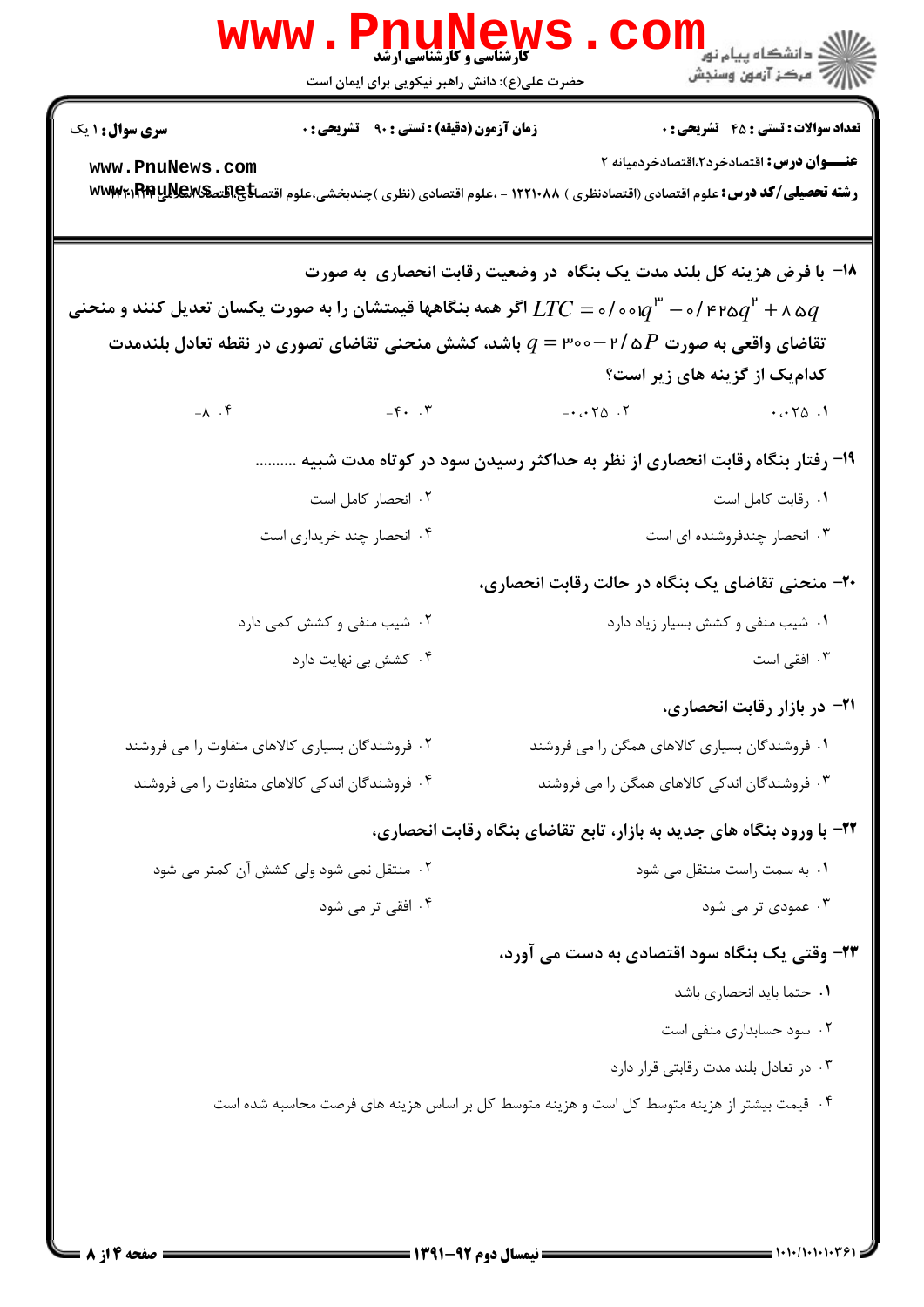|                                           | Www.PnuNews<br>حضرت علی(ع): دانش راهبر نیکویی برای ایمان است                                                                                                                                                                                       |                    | ڪ دانشڪاه پيام نور ■<br> 7- مرکز آزمون وسنڊش                                                   |
|-------------------------------------------|----------------------------------------------------------------------------------------------------------------------------------------------------------------------------------------------------------------------------------------------------|--------------------|------------------------------------------------------------------------------------------------|
| <b>سری سوال : ۱ یک</b><br>www.PnuNews.com | <b>زمان آزمون (دقیقه) : تستی : ۹۰٪ تشریحی : 0</b><br>رشته تحصیلی/کد درس: علوم اقتصادی (اقتصادنظری ) ۱۲۲۱۰۸۸ - ،علوم اقتصادی (نظری )چندبخشی،علوم اقتصا <del>تا</del> @Rیتص <b>EMSلیا www</b> p                                                      |                    | <b>تعداد سوالات : تستي : 45 گشريحي : 0</b><br><b>عنـــوان درس:</b> اقتصادخرد2،اقتصادخردمیانه ۲ |
|                                           |                                                                                                                                                                                                                                                    |                    | ۲۴- در کدام یک از بازارهای زیر، قیمت تعادلی برابر با هزینه نهایی خواهد شد؟                     |
|                                           | ۰۲ انحصار کامل                                                                                                                                                                                                                                     |                    | ۰۱ رقابت کامل                                                                                  |
|                                           | ۰۴ انحصار چند فروشنده ای                                                                                                                                                                                                                           |                    | ۰۳ رقابت انحصاري                                                                               |
|                                           |                                                                                                                                                                                                                                                    |                    | ۲۵- هر چه سهم یک عامل تولید از کل هزینه تولید بیشتر باشد،                                      |
|                                           | ۰۲ تقاضا برای آن نهاده کشش واحد خواهد شد                                                                                                                                                                                                           |                    | ٠١ تقاضا براى آن نهاده بى كشش خواهد شد                                                         |
|                                           | ۰۴ تقاضا برای آن نهاده با کشش تر خواهد شد                                                                                                                                                                                                          |                    | ۰۳ تقاضا برای آن نهاده کشش بی نهایت خواهد شد                                                   |
|                                           |                                                                                                                                                                                                                                                    |                    | ۲۶- کدام یک از گزینه های زیر اشاره به اصل لوشاتلیر دارد؟                                       |
|                                           | ۰۲ کشش در بلند مدت کمتر از کوتاه مدت است                                                                                                                                                                                                           |                    | ٠١ كشش در كوتاه مدت بي نهايت است                                                               |
|                                           | ۰۴ کشش در بلند مدت بی نهایت است                                                                                                                                                                                                                    |                    | ۰۳ کشش در بلند مدت بیشتر از کوتاه مدت است                                                      |
|                                           |                                                                                                                                                                                                                                                    |                    | ٢٧- قيمت يک عامل توليد؛                                                                        |
|                                           | ۰۲ از طریق تقاضای بنگاهها تعیین می شود                                                                                                                                                                                                             |                    | ۰۱ از طریق عرضه و تقاضای عامل تولید تعیین می شود                                               |
|                                           | ۰۴ از طریق عرضه عوامل تولید تعیین می شود                                                                                                                                                                                                           |                    | ۰۳ با حداکثر کردن سود بنگاه ها تعیین می شود                                                    |
|                                           | ۲۸– اگر منحنی تقاضا برای محصولات بنگاه در بازار به سمت راست انتقال پیدا کند، منحنی تقاضای نیروی کار بنگاه؛                                                                                                                                         |                    |                                                                                                |
|                                           | ۰۲ به سمت چپ انتقال پیدا می کند                                                                                                                                                                                                                    |                    | ۰۱ به سمت راست انتقال پیدا می کند                                                              |
| ۰۴ هر کدام از موارد بالا امکان پذیر است   |                                                                                                                                                                                                                                                    | ۰۳ تغییر نمی کند   |                                                                                                |
|                                           | ۹۹– اگر منحنی تقاضای تقاضای بازار یک محصول در کشور به صورت $-Q$ -۰۰۰ ا $P=1$ و منحنی عرضه داخلی آن به<br>صورت $P=Q$ باشد، اگر قیمت جهانی کالا معادل ۳۰ باشد و ما معادل ۱۰ واحد پولی بر هر واحد تعرفه وضع کنیم                                      |                    | مازاد رفاه تولید کننده داخلی چقدر افزایش می یابد؟                                              |
| $F \cdot \cdot \cdot$                     | $\gamma \cdot \cdot \cdot \cdot$ $\gamma \cdot \cdot \cdot$ $\gamma \cdot \cdot \cdot$ $\gamma \cdot \cdot \cdot$ $\gamma \cdot \cdot \cdot$                                                                                                       |                    |                                                                                                |
| $p = nq^{r}$                              | صنعتی رقابتی با تعداد زیادی بنگاه با تابع هزینه $q^{\mathsf{P}}+T$ موجود است. تابع تقاضای بازار عبارت است از $\mathsf{P}^\bullet$<br>در این صورت منحنی عرضه بازار به چه صورت خواهد بود؟( $n$ تعداد بنگاه ها است) $D$ = ۵ ۲ $\,$ $\,$<br>$p = nq$ . | $p = \frac{nQ}{r}$ | $Q = \frac{np}{r}$                                                                             |
|                                           | $\frac{1}{2}$ (29) $-97$ and thus if $\frac{1}{2}$                                                                                                                                                                                                 |                    |                                                                                                |

**= صفحه 5 از 8 =**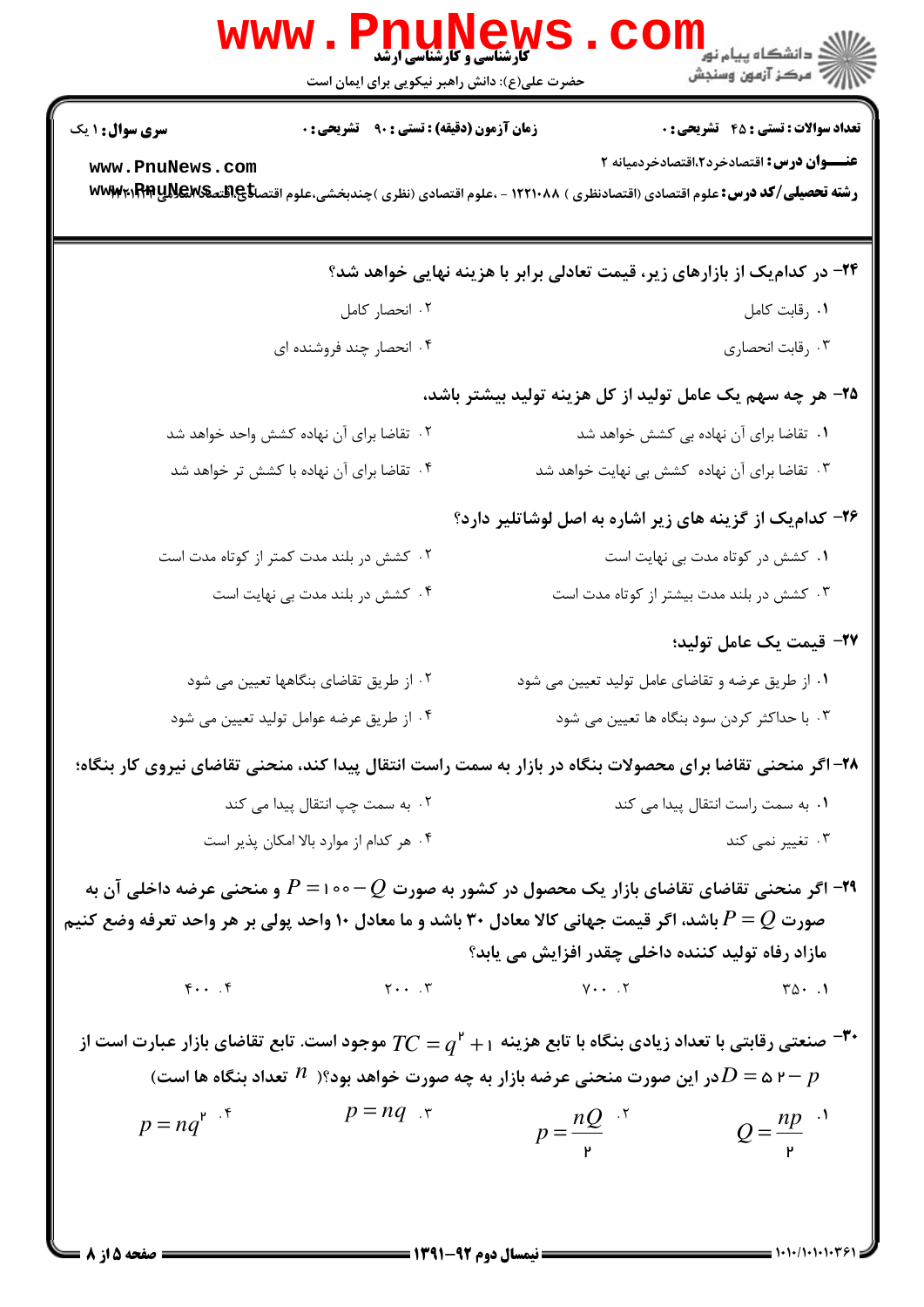|                                                                                                                         | <b>5 کارشناسی و کارشناسی ارشد</b><br>حضرت علی(ع): دانش راهبر نیکویی برای ایمان است                                                                                                                              |                                                       | ري دانشڪاه پيام نور <mark>−ا</mark><br>ا∛ مرکز آزمون وسنجش |
|-------------------------------------------------------------------------------------------------------------------------|-----------------------------------------------------------------------------------------------------------------------------------------------------------------------------------------------------------------|-------------------------------------------------------|------------------------------------------------------------|
| <b>سری سوال :</b> ۱ یک                                                                                                  | <b>زمان آزمون (دقیقه) : تستی : ۹۰٪ تشریحی : 0</b>                                                                                                                                                               |                                                       | <b>تعداد سوالات : تستی : 45 گشریحی : 0</b>                 |
| www.PnuNews.com                                                                                                         | رشته تحصیلی/کد درس: علوم اقتصادی (اقتصادنظری ) ۱۲۲۱۰۸۸ - ،علوم اقتصادی (نظری )چندبخشی،علوم اقتصا <del>تای AG</del> هت <b>یکیا www</b> p                                                                         |                                                       | <b>عنـــوان درس:</b> اقتصادخرد۲،اقتصادخردمیانه ۲           |
|                                                                                                                         | ۰۳۱ منحنی تقاضای واقعی بنگاه در رقابت انحصاری به صورت $q$ ۲ $\circ$ ۱۰۰ ه $p=1$ و معادله منحنی تقاضای تصوری آن به $\bullet$                                                                                     |                                                       |                                                            |
|                                                                                                                         | صورت $p = \mathsf{r}$ جس باشد. اگر تابع هزینه بنگاه به صورت $q+\mathsf{r}\circ q+\mathsf{r}\circ q$ اشد، قیمت $p = \mathsf{r}$ باشد، قیمت                                                                       |                                                       |                                                            |
|                                                                                                                         |                                                                                                                                                                                                                 |                                                       | تعادلی بنگاه برابر است با؛                                 |
| $\gamma$ . . $\mathfrak{f}$                                                                                             | $\Delta$ . $\cdot$                                                                                                                                                                                              |                                                       | $F. .7$ $T'.1$                                             |
|                                                                                                                         |                                                                                                                                                                                                                 |                                                       | ۳۲- مخاطره اخلاقی                                          |
|                                                                                                                         | ٠٢ موجب استفاده ناكارا از منابع مى شود                                                                                                                                                                          |                                                       | ۰۱ موجب استفاده کارا از منابع می شود                       |
|                                                                                                                         | ۰۴ موجب انتقال ریسک به افراد ریسک گریز نمی شود                                                                                                                                                                  |                                                       | ۰۳ موجب استفاده بهینه از منابع می شود                      |
|                                                                                                                         | ۳۳- در کدام یک از قراردادهای زیر پرداخت به کارگر به اقدامات و تلاش وی آنطور که توسط کارفرما و مدیر مشاهده                                                                                                       |                                                       |                                                            |
|                                                                                                                         |                                                                                                                                                                                                                 |                                                       | می شود بستگی دارد؟                                         |
|                                                                                                                         | ۰۲ قراردادهای سهیم                                                                                                                                                                                              |                                                       | ۰۱ قراردادهای با مبلغ ثابت                                 |
|                                                                                                                         | ۰۴ قراردادهای مزدی                                                                                                                                                                                              |                                                       | ۰۳ قراردادهای مشروط                                        |
|                                                                                                                         | ۳۴ - کارگران به مقدار ۵۰۰۰۵ $B$ تومان ضمانت سپرده ای نزد بنگاه بسپارند تا اگر کم کاری داشته باشند جریمه<br>شوند. هر واحد اضافی نظارت بنگاه، احتمال لو رفتن کارگران را ۵درصد افزایش می دهد و هر واحد اضافی نظارت |                                                       |                                                            |
|                                                                                                                         | معادل ۱۰۰ تومان هزینه دارد. کم کاری برای هر کارگر معادل ۵۰۰۵ $\Delta = B$ تومان عایدی دارد. مقدار بهینه نظارت                                                                                                   |                                                       |                                                            |
|                                                                                                                         |                                                                                                                                                                                                                 |                                                       | چقدر است؟                                                  |
|                                                                                                                         | $\gamma$ $\lambda$ $\cdot$ $\gamma$                                                                                                                                                                             | $1 \cdot \cdot \cdot$ $\cdot$ $\cdot$ $\cdot$ $\cdot$ | $\gamma$ . $\gamma$                                        |
|                                                                                                                         |                                                                                                                                                                                                                 |                                                       | ۳۵- هر چقدر منحنی عرضه افقی تر باشد؛                       |
|                                                                                                                         | ۰۲ اضافه رفاه مصرف کننده بیشتر است                                                                                                                                                                              |                                                       | ٠١ اضافه رفاه مصرف كننده كمتر است                          |
|                                                                                                                         | ۰۴ اضافه رفاه تولیدکننده کمتر است                                                                                                                                                                               |                                                       | ۰۳ اضافه رفاه تولیدکننده بیشتر است                         |
|                                                                                                                         |                                                                                                                                                                                                                 | ۳۶- منحنی عرضه کوتاه مدت شرکت رقابتی قسمت             |                                                            |
|                                                                                                                         | ۰۲ نزولی منحنی $MC$ زیر $AC$ است $\cdot$                                                                                                                                                                        |                                                       | ا. صعودی $MC$ بالای $AC$ است $\,$                          |
| ٹرولی منحنی $MC$ زیر $\cal{A}VC$ است $^*$<br>است $\overline{A}V\overline{C}$ بالای $\overline{A}V\overline{C}$ است $^,$ |                                                                                                                                                                                                                 |                                                       |                                                            |
| ۳۷–اگر منحنی عرضه صنعت در بلند مدت صعودی باشد، دلالت بر این دارد که این صنعت، صنعتی با هزینه های                        |                                                                                                                                                                                                                 |                                                       |                                                            |
| ۰۴ پر شیب است                                                                                                           | ۰۳ نزولی است                                                                                                                                                                                                    | ۰۲ صعودی است                                          | ٠١ ثابت است                                                |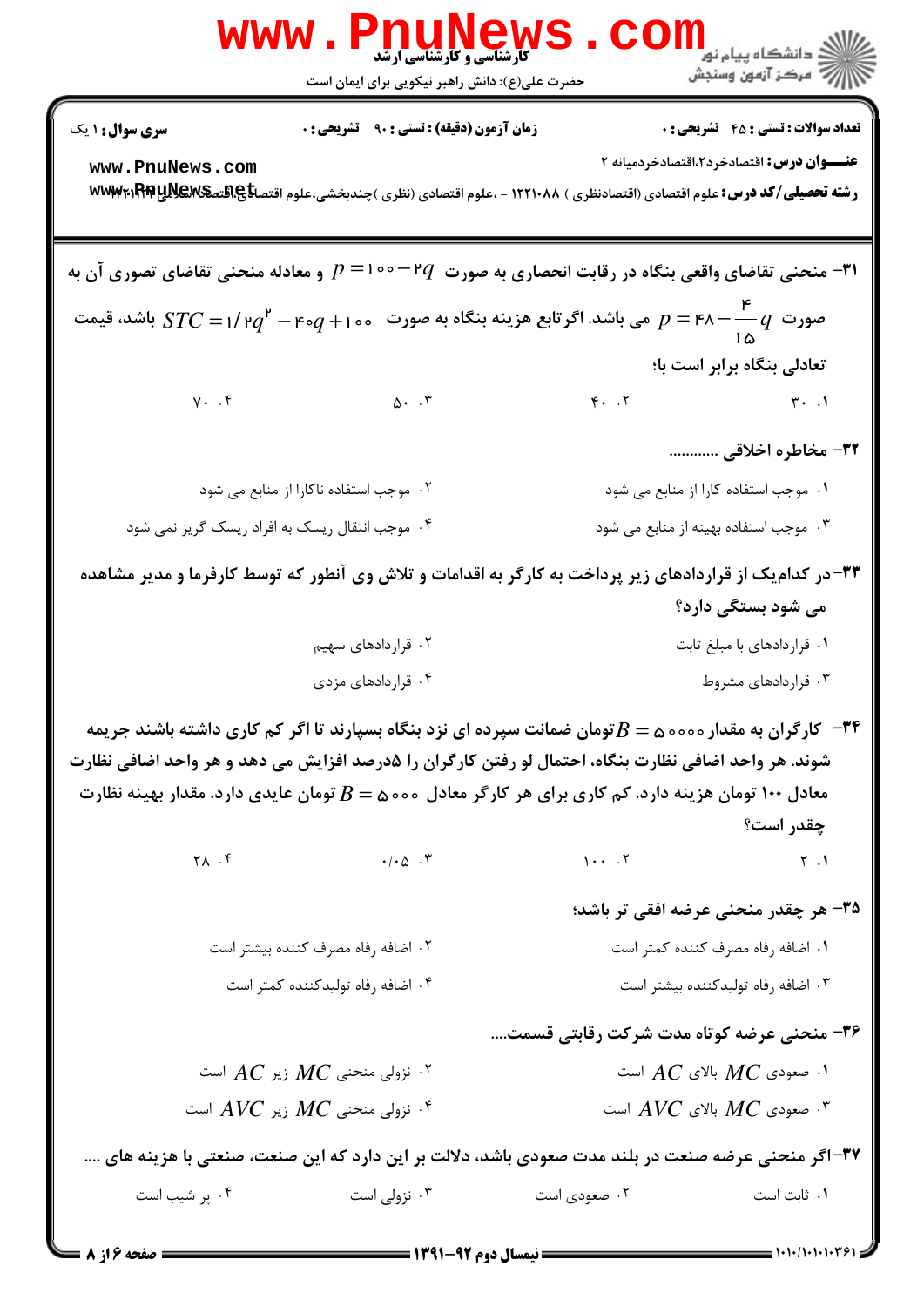|                                                                          | <b>WWW.PnuNews</b><br>حضرت علی(ع): دانش راهبر نیکویی برای ایمان است |                                                                                                                                                          | ر دانشکاه پيام نور ■<br>ا∛ مرکز آزمون وسنجش                                   |
|--------------------------------------------------------------------------|---------------------------------------------------------------------|----------------------------------------------------------------------------------------------------------------------------------------------------------|-------------------------------------------------------------------------------|
| <b>سری سوال : ۱ یک</b>                                                   | <b>زمان آزمون (دقیقه) : تستی : ۹۰ قشریحی : 0</b>                    |                                                                                                                                                          | <b>تعداد سوالات : تستي : 45 گشريحي : 0</b>                                    |
| www.PnuNews.com                                                          |                                                                     | <b>رشته تحصیلی/کد درس:</b> علوم اقتصادی (اقتصادنظری ) ۱۲۲۱۰۸۸ - ،علوم اقتصادی (نظری )چندبخشی،علوم اقتصا <del>تا@AE تهMA</del> ا <del>۲۳</del> ۳ ا۳۳۳     | <b>عنــــوان درس:</b> اقتصادخرد۲،اقتصادخردمیانه ۲                             |
|                                                                          |                                                                     | است. $p^a =$ ه معادله عرضه یک محصول به صورت $p^{\, \varsigma} =$ $p^{\, \varsigma} = 1$ و معادله تقاضای آن به صورت $q$ ۲۸ $p^a = p$ است.                 |                                                                               |
|                                                                          |                                                                     | ارزش استعمالی کالا،سود تولید کننده و هزینه های تولید در نقطه تعادل به ترتیب برابر است با؛                                                                |                                                                               |
| $Y \cdot \cdot \mathcal{S} \cdot \cdot \cdot \wedge \cdot \cdot \cdot Y$ | $9.04 \cdot \sqrt{111} \cdot \sqrt{111}$                            | $\lambda \cdot \cdot \cdot \mathcal{S} \cdot \cdot \cdot \cdot \setminus \lambda$                                                                        | $V \cdot \cdot \mathcal{S} \cdot \cdot \cdot \cdot V \cdot \cdot \cdot \cdot$ |
|                                                                          |                                                                     | ۳۹- هر چه کشش عرضه و تقاضای بازار یک کالا کمتر باشد، برای انتقال معینی در عرضه یا تقاضا …                                                                |                                                                               |
|                                                                          | ۰۲ قیمت بیشتر تغییر می کند                                          | ۰۱ قیمت کمتر تغییر می کند                                                                                                                                |                                                                               |
|                                                                          | ۰۴ عرضه بايد تغيير كند                                              |                                                                                                                                                          | ۰۳ قیمت اصلا تغییر نمی کند                                                    |
|                                                                          |                                                                     | ۴۰– تابع هزینه یک بنگاه نوعی در یک صنعت با هزینه های ثابت در ساختار رقابت کامل به صورت زیر است، منحنی<br>عرضه بلند مدت صنعت کدامیک از گزینه های زیر است؟ |                                                                               |
|                                                                          |                                                                     |                                                                                                                                                          | $LTC = Q^{\mu} - 1 \circ Q^{\nu} + \mu \circ \circ Q$                         |
| $Q = \texttt{F\omega\circ\circ}$ .                                       | $Q = \texttt{9000}$ .                                               | $P = 500 \cdot N$ $P = \omega 00 \cdot N$                                                                                                                |                                                                               |
|                                                                          |                                                                     |                                                                                                                                                          | ۴۱- اگر صنعتی در رقابت کامل باشد؛                                             |
|                                                                          | ۰۲ می تواند قیمت تعیین کند                                          |                                                                                                                                                          | ۰۱ تعداد فروشندگان کم است                                                     |
|                                                                          | ۰۴ تعداد خریداران زیاد نیست                                         | ۰۳ کالای متجانس تولید می کند                                                                                                                             |                                                                               |
|                                                                          |                                                                     | ۴۲- کدام یک از ویژگی های زیر باعث می شود که سود در تعادل بلند مدت صنعت برای بنگاه رقابتی صفر شود؟                                                        |                                                                               |
|                                                                          | ۰۲ آزادی ورود و خروج                                                | ۰۱ مقدار زیاد تقاضاکننده                                                                                                                                 |                                                                               |
|                                                                          | ۰۴ الف و ب صحيح است                                                 |                                                                                                                                                          | ۰۳ همگن بودن کالاها                                                           |
|                                                                          |                                                                     |                                                                                                                                                          | ۴۳- تابع تقاضای کالا در بازار رقابتی؛                                         |
|                                                                          | ۰۲ افقی است                                                         |                                                                                                                                                          | ۰۱ شیب منفی دارد                                                              |
|                                                                          | ۰۴ ابتدا افقی است و سپس شیب منفی دارد                               |                                                                                                                                                          | ۰۳ شیب مثبت دارد                                                              |
|                                                                          |                                                                     | ۹۴– اگر منحنی تقاضای بازار به صورت $Q$ ۲– ۱۱۰– ۹ و منحنی هزینه بنگاه انحصاری به صورت $\bullet$ ۴۴–                                                       |                                                                               |
|                                                                          |                                                                     | اشد، زیان اجتماعی انحصار چقدر است؟ $LTC = ^1\!\!Q^{\mathsf{r}} +$ ۲۰ $Q$                                                                                 |                                                                               |
| $\Delta V$ $\epsilon$ .                                                  | $11 \cdot 7$                                                        | $Y \Delta \cdot \cdot \cdot Y$                                                                                                                           | Y19.1                                                                         |
|                                                                          |                                                                     |                                                                                                                                                          |                                                                               |

 $= 1.1 - 1.1 - 1.1 + 1.75$